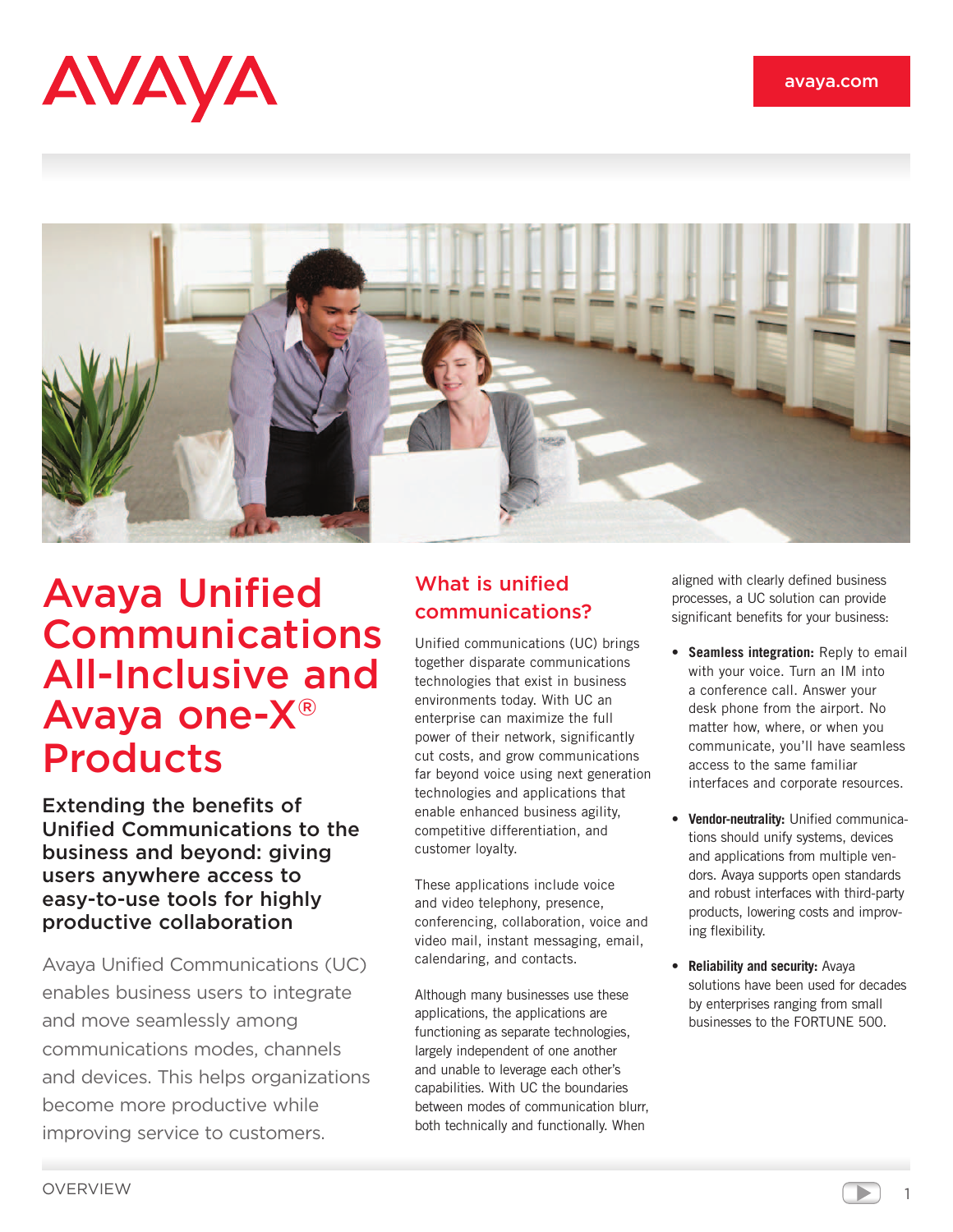# Avaya UC All-Inclusive Offer: Delivering UC Anywhere and Everywhere

The Avaya All-Inclusive Offer provides business users with network-independent and device-independent access to a wide array of productivity applications, providing key benefits across the enterprise.

# Business Benefits:

• **Improved productivity for workers:** Avaya UC All-Inclusive helps make workers more efficient and productive by providing access to all their communications applications via a familiar interface whether they're at a desk in the office, mobile, working remotely or telecommuting from home. Workers can more easily initiate contact with customers or subject matter experts within their organization, reducing down time and increasing productive time. Managing messages and communications devices is streamlined, saving time and

reducing stress. Avaya UC All-Inclusive can improve job satisfaction since it gives employees unprecedented control over how and when they can be contacted and how they connect with others.

- • **Better service for customers:** With Avaya UC All-Inclusive, employees have a single number – so customers no longer need to juggle multiple reach numbers as they try to guess which number to use. Because company representatives can be contacted in an integrated fashion via multiple modalities – phone, email, instant messenger, etc. – customers can reach them easily to place orders or resolve issues. The Avaya UC All-Inclusive offer can improve company responsiveness and increase customer satisfaction.
- • **Greater ability to collaborate:** Avaya UC All-Inclusive unlocks the collective knowledge within an organization by facilitating collaboration among team members. Employees can quickly locate the right resource via the most effective mode. In

addition, virtual group collaborations such as multiparty conference calls can be more productive since meta-information, like who is on the call and where that person is located, provides context and enables participants to focus on the business at hand.

• **Cost savings:** Avaya UC All Inclusive can reduce communication costs significantly by bringing services such as conferencing and mobility solutions in-house and by taking advantage of enterprise dial plans. This enables the IT department to retain control over all communications, reducing risks associated with customers contacting company associates on an associate's personal cell phone. Finally, Avaya UC All-Inclusive saves time and money as organizations plan for (and, if necessary, implement) business continuity strategies, since workers are already equipped to work from multiple locations and are experienced in doing so.

# Everything Business Users Need to Realize True Unified Communications

The Avaya UC All Inclusive Offer simplifies the path to truly integrated UC by grouping together all key UC business applications – to provide a full suite of UC benefits to customers and workers.

# Unified Communications All-Inclusive Components:

#### Avaya one-X® Communicator

Avaya one-X Communicator provides enterprise users with simple, intuitive access to everyday communications tools, enabling users to manage communications tasks more efficiently and to be more productive, responsive and collaborative no matter where they are working. Avaya one-X Communicator combines softphone, intelligent presence, instant



 $\overline{2}$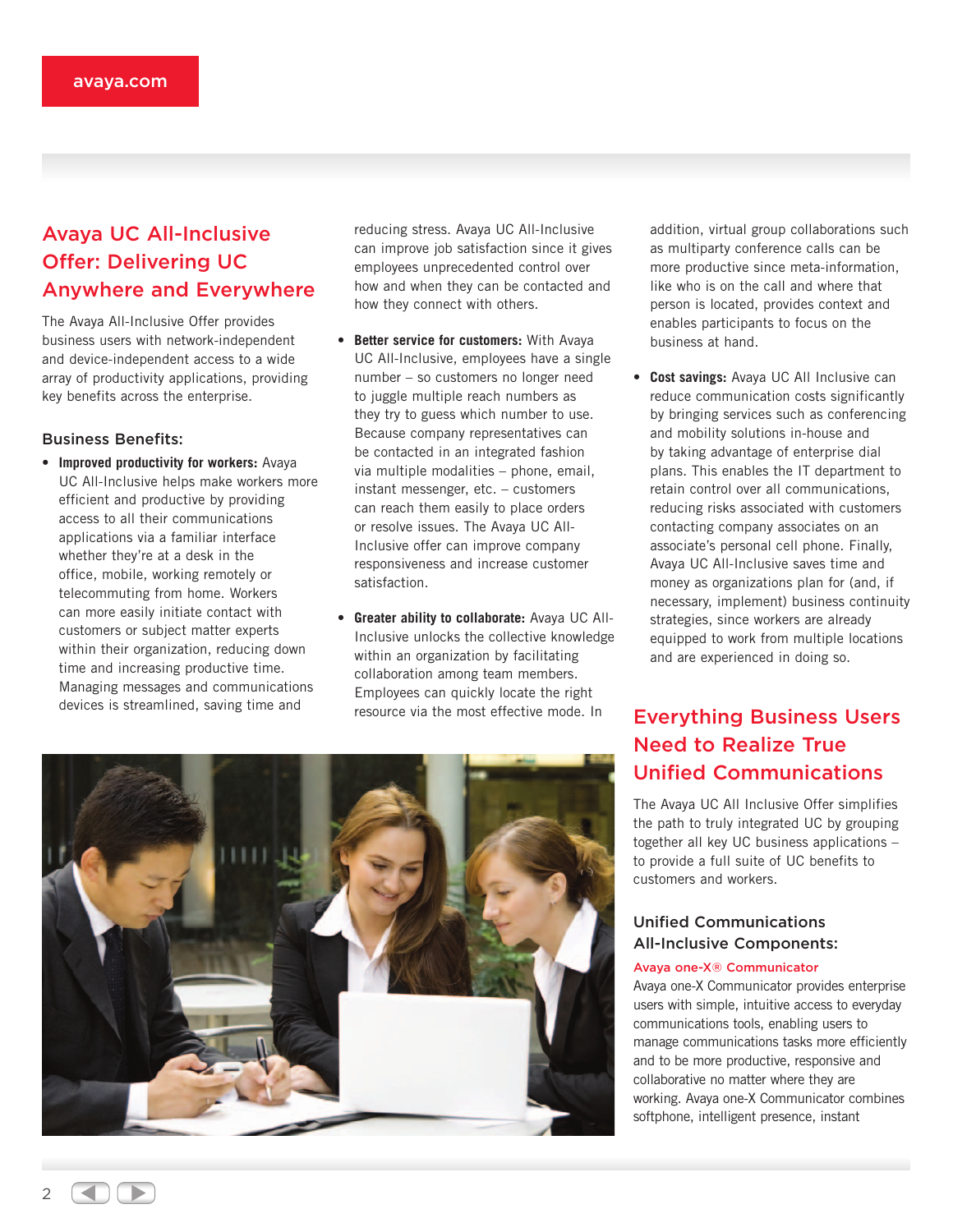messaging, voice/video calling, visual voicemail and visual voice/video conferencing, and access to corporate directories and call logs. It is designed for easy integration with leading desktop productivity tools like Microsoft Office Communicator, IBM Lotus Sametime, and Citrix Presentation Server.

#### Avaya one-X® Portal

Avaya one-X Portal provides browser-based access to telephony on Avaya Aura™ Communication Manager, voice messaging on Modular Messaging with the Avaya message store, conferencing on Meeting Exchange® Enterprise, call logs, and contacts – making the power of the enterprise available everywhere. Avaya one-X Portal is integrated with Avaya Aura™ Presence Services, offering aggregated and communication channel-level presence status regarding telephony and instant messaging.

#### Avaya Aura™ Presence Services

Avaya Aura Presence Services provides a core communications service within Communication Manager. Its multi-protocol (SIP and XMPP) based architecture enables Presence Services to collect and aggregate presence information from multiple sources and, in turn, to publish that information to multiple places. It can act as the core presence engine for an enterprise and is also designed to complement other presence engines that may be running.

## Avaya Aura™ Application Enablement Services - Integration for Microsoft Office Communications Server

For enterprises running Microsoft Office Communications Server, the Avaya UC All-Inclusive offer includes multiple ways of integrating Microsoft and Avaya by delivering telephony capabilities to the computer and applications to the telephone. Benefits of this deep integration include click-to-call, click-to-conference, click-to-IM, integrated telephony/messaging presence, integrated video, and advanced telephony features and work modes.

# Features and Benefits of Avaya one-X® Products

# • **Eliminate the need for training**

Avaya one-X Products deliver a consistent, easy-to-use interface across multiple platforms, so employees can remain productive without costly training sessions.

# • **Improve efficiency**

Employees have one place to manage multiple communications tools, including voice, video, messaging, conferencing, directories, and email.

# • **Enhance productivity anywhere**

Mobile, Web and voice applications extend a full range of communications tools to employees virtually anywhere, keeping them connected and productive.

# • **Lower ownership costs**

Avaya one-X Communicator supports both H.323 and SIP communication protocols, enabling organizations to standardize on a single client for their entire workforce. Seamless integration with Avaya Aura ™ Session Manager enables centralized deployment and enhanced management capabilities

# Avaya Aura™ Application Enablement Services - Integration for IBM Lotus Sametime

For enterprises running Lotus Notes, the Avaya UC All-Inclusive offer provides deep integration of Avaya and IBM platforms, offering users new ways to benefit from proven, familiar technologies. Benefits include unified presence, a single client for email, voicemail, IM and calendars, and seamless performance across LANs, Wi-Fi, cellular and PSTN.

#### Avaya one-X® Mobile

Avaya one-X Mobile offers visual voicemail, 24x7 logging of all business calls, access to the corporate directory, management of call routing and VIP screening and dialing through Communication Manager. Avaya one-X Mobile supports a wide range of devices including RIM BlackBerry, Palm, Windows Mobile, J2ME and Apple iPhone.

#### Extension to Cellular

The Extension to Cellular feature of Communication Manager connects callers to employees wherever they are via a mobile or wireline device. It provides onenumber access by enabling calls bound for an employee's business number to ring simultaneously on both the office phone and up to four mobile (or wireline) phones. While on a call, users can access advanced features such as transfer, conference, Call Extend (one button seamless hand off from desk phone to mobile device), and Active Line Appearance (one button seamless pickup from mobile and desk phone). Extension to Cellular can deliver significant cost savings on international calls as well as cost tracking information.

> $\left(\left|\right| \right) \left(\right|$ 3